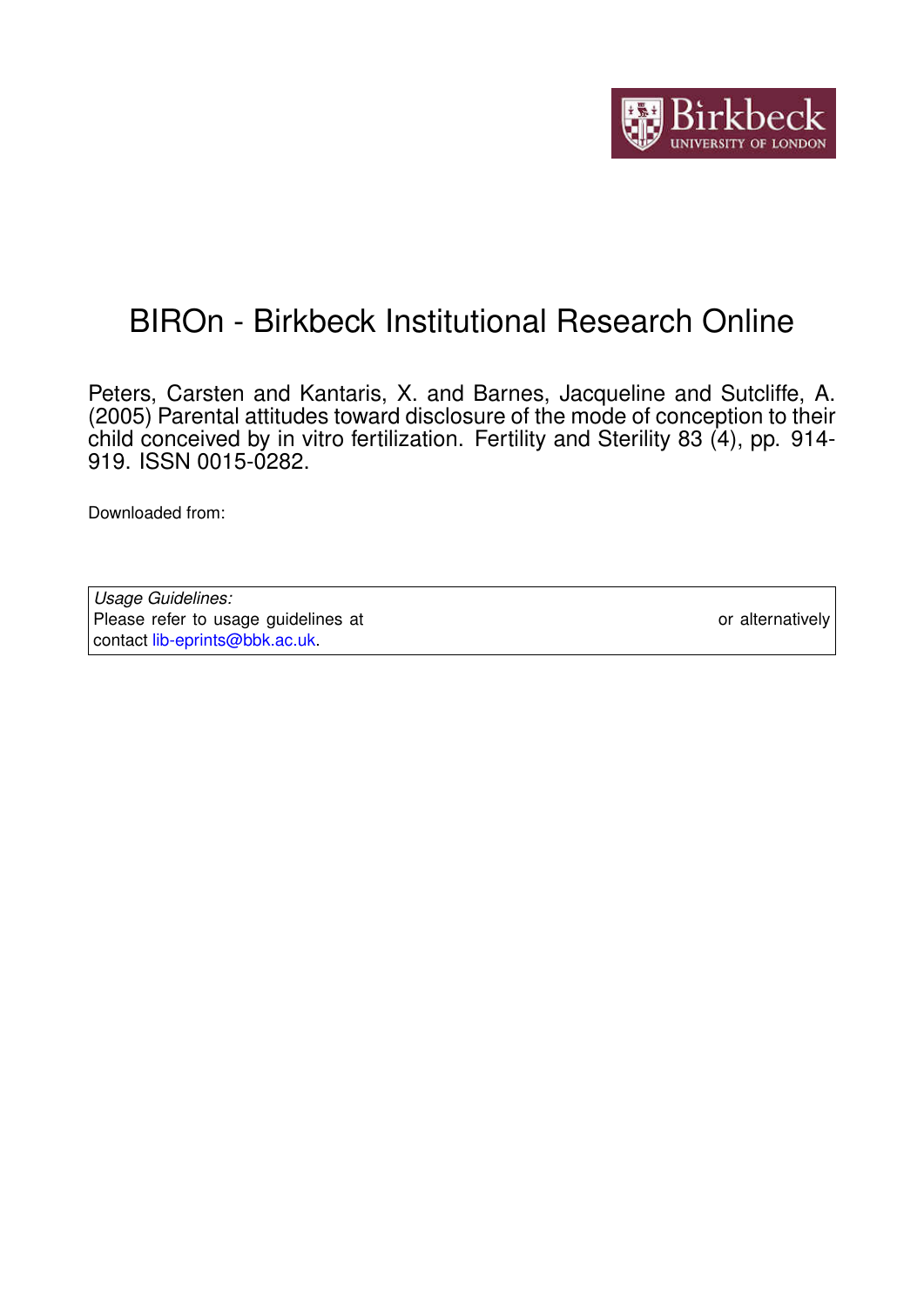

# **Birkbeck ePrints: an open access repository of the research output of Birkbeck College**

[http://eprints.bbk.ac.uk](http://eprints.bbk.ac.uk/)

Peters, C.; Kantaris, X.; Barnes, J. and Sutcliffe, A. (2005). Parental attitudes toward disclosure of the mode of conception to their child conceived by in vitro fertilization. *Fertility and Sterility* 83 (4) 914-919.

This is an author-produced version of a paper published in *Fertility and Sterility* (ISSN 0015-0282). This version has been peer-reviewed but does not include the final publisher proof corrections, published layout or pagination.

All articles available through Birkbeck ePrints are protected by intellectual property law, including copyright law. Any use made of the contents should comply with the relevant law.

Citation for this version:

Peters, C.; Kantaris, X.; Barnes, J. and Sutcliffe, A. (2005). Parental attitudes toward disclosure of the mode of conception to their child conceived by in vitro fertilization. *London: Birkbeck ePrints.* Available at: <http://eprints.bbk.ac.uk/archive/00000331>

Citation for the publisher's version:

Peters, C.; Kantaris, X.; Barnes, J. and Sutcliffe, A. (2005). Parental attitudes toward disclosure of the mode of conception to their child conceived by in vitro fertilization. *Fertility and Sterility* 83 (4) 914-919.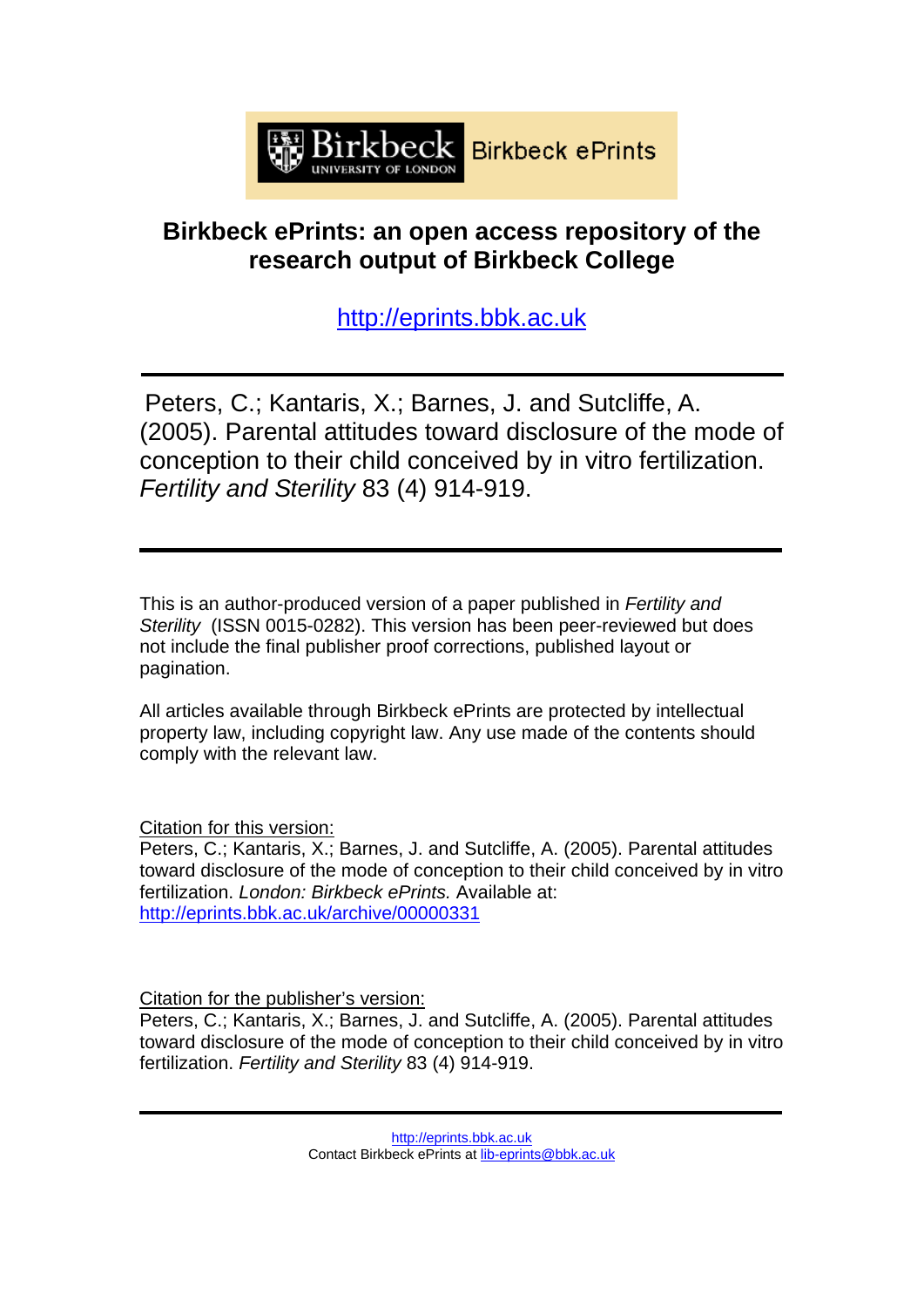**Parental attitudes towards disclosure of the mode of conception to their child conceived by in-vitro fertilisation** 

Catherine Peters, MRCPCH<sup>a</sup> Xenya Kantaris, MSc<sup>a</sup> Jacqueline Barnes,  $PhD<sup>b</sup>$ Alastair Sutcliffe, MD<sup>a</sup>

Where work was done:

*Department of Community Child Health, Royal Free and University College Medical School, Rowland Hill Street, London, NW3 2PF, UK* 

Financial support: Support has been received from Ferring Limited, UK and IBSA Limited, Switzerland for administrative costs in our ongoing work.

Department affiliations: <sup>a</sup>Department of Community Child Health, Royal Free and University College Medical School, Rowland Hill Street, London, NW3 2PF, UK; <sup>b</sup>Institute for the Study of Children, Families and Social Issues, Birkbeck, University of London, UK

Reprint requests: Reprint requests: Alastair Sutcliffe <sup>a</sup>Department of Community Child Health, Royal Free and University College Medical School, Rowland Hill Street, London, NW3 2PF, UK (fax: 0207 e-mail: icsi@rfc.ucl.ac.uk)

Published in *Fertility and Sterility* 83 (4) 914-919 (2005)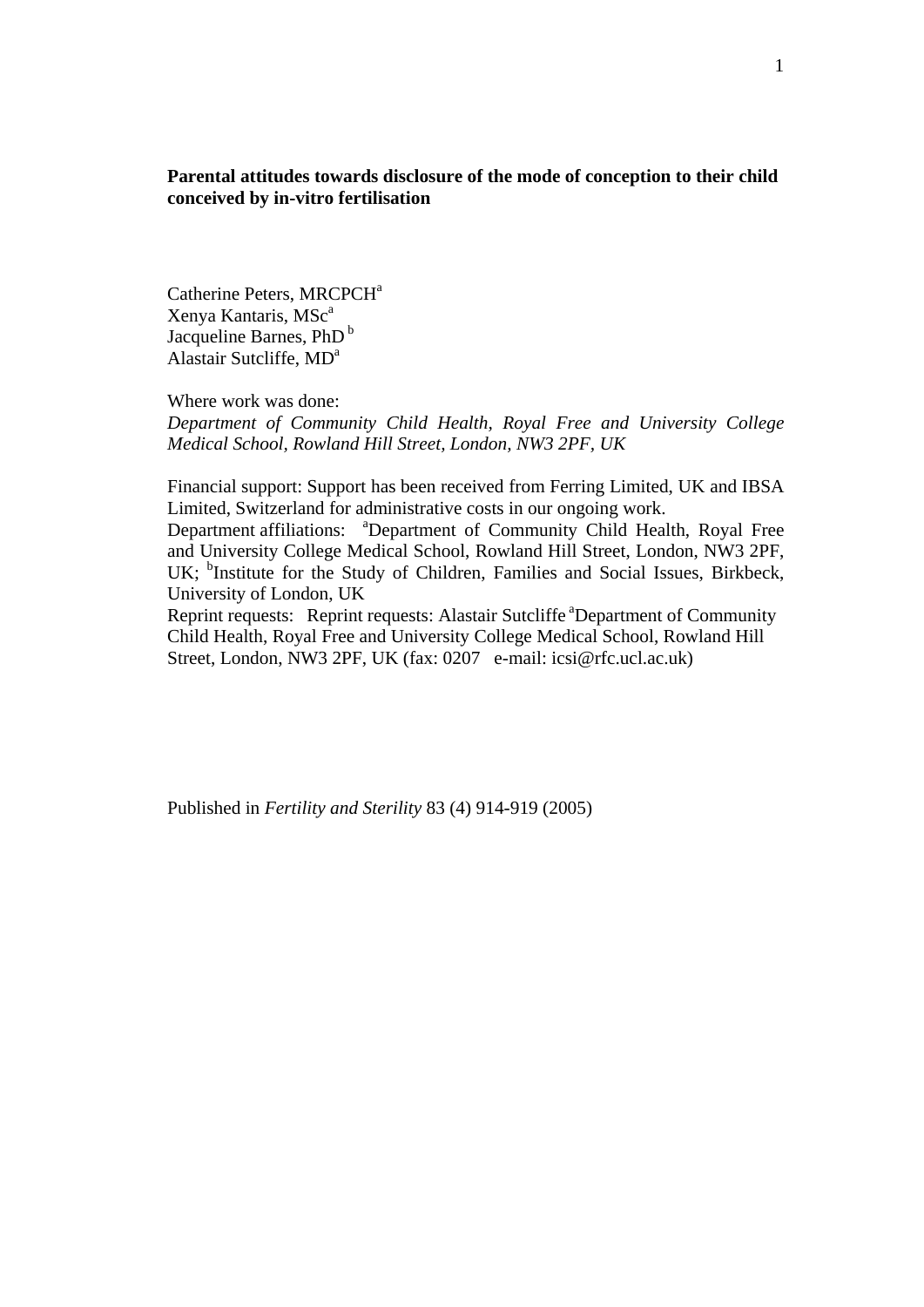Capsule of abstract

In a survey of parents of IVF children, the majority wished to tell their child at some point but were unsure about the most appropriate timing and method of disclosure.

#### Complete abstract

OBJECTIVES: To survey the level of disclosure of conception method within families of children conceived using conventional IVF or ICSI and to examine the factors that may influence parental attitudes and plans for disclosure. DESIGN: An in-depth questionnaire SETTING: Participants recruited through UK fertility clinics PATIENTS: Parents of IVF/ICSI children aged 5-6 years (n=181, 51%) INTERVENTION: Mothers and fathers of IVF/ICSI children were sent questionnaires to complete and return in a reply paid envelope MAIN OUTCOME MEASURES: Completion of the questionnaire RESULTS: Most parents had told somebody about their child's method of conception, mostly close friends and family. Fewer (26% mothers/17% fathers) had already discussed the child's mode of conception with their child. 58% mothers/57% fathers intended to tell their child at some point. 16% mothers/21% fathers were undecided. 4% fathers never wanted to discuss the subject with their child. Children were more likely to be told if conception was ICSI, rather than conventional IVF, and if an only child. 29% undecided fathers and 36% undecided mothers stated that they would tell their child if appropriate child-friendly explanatory literature was available. CONCLUSIONS: The majority of parents wish to tell their child at some point but are unsure about the most appropriate timing and method of disclosure. Fertility clinics may have a role in providing the necessary support. Child-friendly literature may be helpful.

*Key words:* infertility/IVF/disclosure/parent-child relations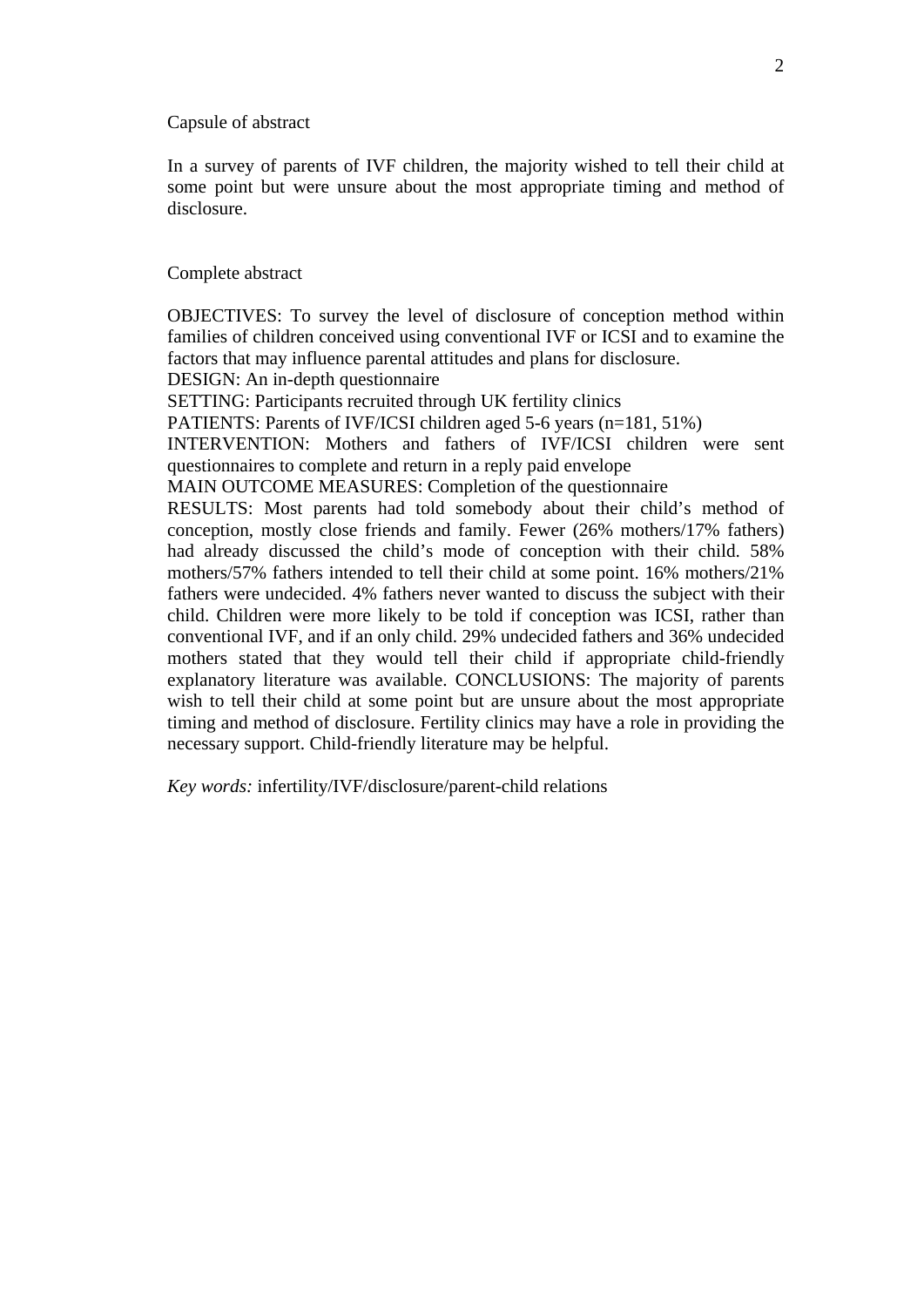#### **INTRODUCTION**

The development of assisted reproductive technologies over the past 25 years has allowed many otherwise infertile couples to become parents to genetically related children. The level of disclosure within families about the child's method of conception may vary according to social, cultural and personal parental beliefs. Only a few studies have attempted to examine the parental attitudes towards disclosing methods of assisted conception and factors that may influence these attitudes. A consistent finding was that the majority of parents with children under 10 years of age conceived using in-vitro fertilisation (IVF) had not revealed the method of conception (1-6). However, two studies found that over half the parents did intend to tell their child at some point (1,2).

The relationship between revelation of mode of conception and child behaviour is inconclusive. One study found that parents who had informed their child reported slightly higher, although non-clinical, levels of internalizing child problem behaviour (anxiety, worry) compared to parents who had not informed their child (1). Fathers of informed children also reported higher overall problem behaviour scores. Another study found no significant relationship (6)*.*

Further studies investigating the issue of disclosure have focused mainly on donor insemination (DI) families (7,8). This work found that DI children who knew their conception method had less frequent and less severe disputes with their mothers than those who had not been told (7). However, these studies may not be representative of IVF families per se. The use of donor eggs or sperm and the subsequent lack of genetic link to one or other parent may lead to differences in parental expectations of the child's and the extended family's reactions.

Studies of adults, who were adopted as children, have shown that it is important that they are told of their adoption at an early age and provision of information about their genetic background helped in the development of a stable identity (9). Thus, informing children about their mode of conception at an earlier age may result in a more favourable outcome in terms of identity and emotional difficulties.

This study is the largest survey of parental attitudes towards the issue of disclosure of the method of conception of their genetically related IVF or the more recently introduced Intracytoplasmic sperm injection (ICSI) conceived child. The aim was to ascertain whether parents had told, or intended to tell, their child how they were conceived and what factors may influence this decision.

# **MATERIALS AND METHODS**

# **Subjects**

As part of a longitudinal study (10) a group of 356 singleton children aged 5 years old and conceived after conventional IVF or ICSI were identified through fertility clinics. Children and their families in the IVF and ICSI groups were selected by criteria that matched for social class, ethnicity, parental educational level and maternal parity. Children were the genetic offspring of both parents. At the time of this survey, the children were aged 5.0-6.5 years. Ethical approval was obtained from a UK Multicentre Research Ethics Committee.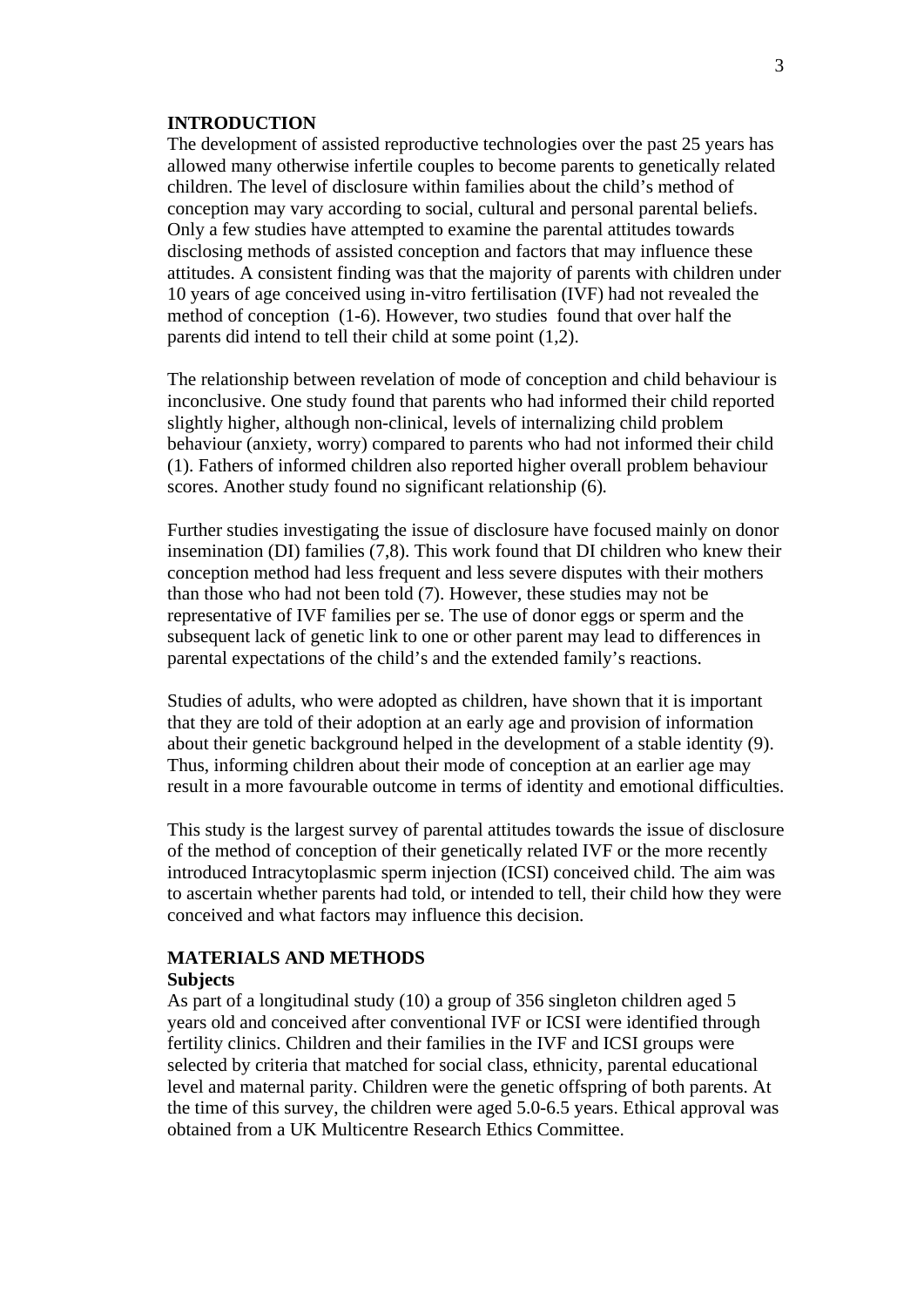#### **Procedure**

All 356 families were sent an explanatory letter and a questionnaire for each parent, with the request that parents did not confer. Reply paid envelopes were provided.

#### *Materials*

The survey questionnaire was designed by the authors. A number of points were investigated:

Whether parents had revealed their child's method of conception to others and if so, to whom.

Whether parents had discussed the method of conception with their child. Whether parents had decided if they intended to tell their child how they were conceived.

If intending to tell, at what age did they wish to inform their child? If undecided whether to tell, what were their concerns?

If parents did not want to inform their child, why not?

Were parents able to find any literature, short films or any other material addressing the issue of telling children that they were conceived after assisted conception?

Did parents want literature to help them inform their child, and if so, what would be helpful to them?

For each question, a list of potential responses was provided. The parents could tick as many answers as were applicable. The survey domains were determined by literature reviews and the authors' previous research which has involved many consultations with parents of assisted conception children. Face and content validity were determined by consultation with other experts in the field and some parents not involved in the study. While a complete pilot was not possible a small number of parents gave feedback on the questions allowing the authors to predict that there would be sufficient variability in responses.

# **Analysis**

The association between factors and outcomes were tested using the chi-square test, whilst odds ratios were calculated directly from relevant 2x2 contingency tables. T-tests were used to compare the means of parental age in the responders and non-responders.

#### **RESULTS**

# **Sample size**

Questionnaires were returned by 51% (181/356) of families; 80% (145/181) with data from both parents, 17% (31/181) with data from the mother only and 3% (5/181) with data from the father only.

#### **Non-responders**

The response rate was as expected for this type of postal survey (11,12) using a single mail out. No socio-demographic differences between non-responders and responders could be found, including parental age, social class and educational level.

We found that few parents who responded said that they never intended to tell their child. It is possible that parents holding this view are less likely to respond.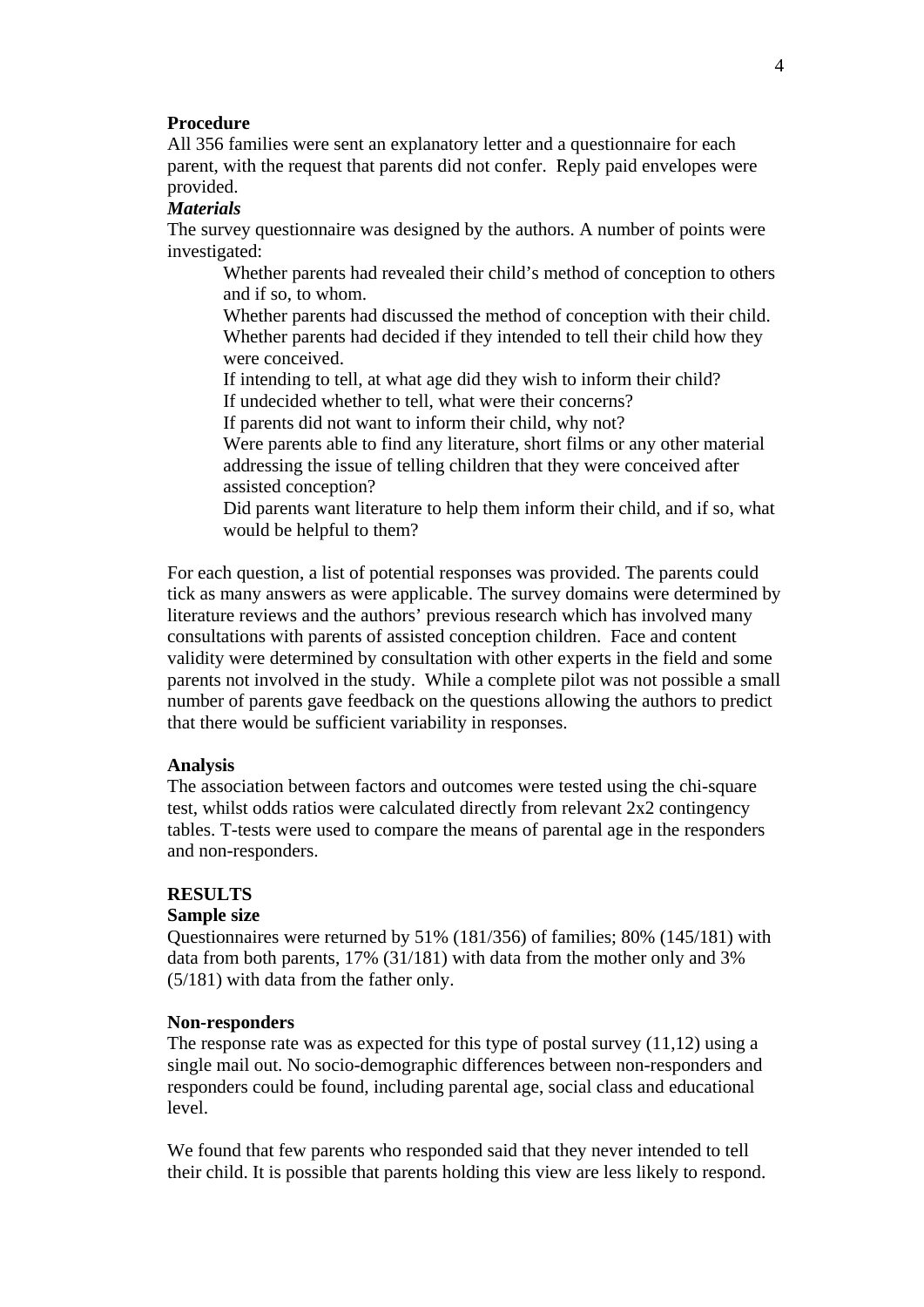#### **Revealing the child's conception method to family, friends and others**

Most parents had told somebody about their child's method of conception and they were most likely to have confided in close friends and family (Table I). More than half (56% mothers; 53% fathers) did not mind who knew while only 1% of mothers and 3% of fathers had told no-one.

**Table I**: Frequency of responses to question 1, *"Who have you told about your child's methods of conception?"*

| Who have you told?                                                                   | <b>Mothers</b> |         | Fathers   |          |  |
|--------------------------------------------------------------------------------------|----------------|---------|-----------|----------|--|
|                                                                                      | $n=176$        | (%)     | $n = 150$ | $(\%)$   |  |
| My set of parents                                                                    | 149            | (85%)   | 121       | (81%)    |  |
| Partner's set of parents                                                             | 135            | (77%)   | 127       | (85%)    |  |
| Both sets of parents                                                                 | 133            | (76%)   | 117       | (78%)    |  |
| My/our other children $a$                                                            | 15             | (16%)   | 15        | (19%)    |  |
| Close friends                                                                        | 152            | (86%)   | 116       | (77%)    |  |
| Other family members                                                                 | 144            | (82%)   | 120       | $(80\%)$ |  |
| Professionals                                                                        | 59             | (34%)   | 46        | (31%)    |  |
| We do not mind who knows                                                             | 99             | (56%)   | 80        | (53%)    |  |
| No-one                                                                               | $\mathcal{D}$  | $(1\%)$ | 5         | (3%)     |  |
| a<br>Answers to this question are restricted to those parents who report having more |                |         |           |          |  |

than one child

Parental couples did not always agree in their response. For the families with data from both parents, there were 10% (15/145) families in which the father did not mind who knew but the mother did, and a further 10% (15/145) families in which the mother did not mind who knew but the father did. In 3 families the father had told no-one but the mother had told close friends. There were no cases the mother had told no-one but the father had told someone.

# **Informing the child of their method of conception**

Parental responses to the question of whether they had already told or had intention to tell their child how they were conceived are shown in Table II.

**Table II**: Intention of parents to inform child of their method of conception.

| Intention to inform child | <b>Mothers</b> |               | Fathers   |      |
|---------------------------|----------------|---------------|-----------|------|
|                           | $n=176$        | $\frac{1}{2}$ | $n = 150$ | $\%$ |
| Yes, already told child   | 46             | 26%           | 25        | 17%  |
| Yes, at some point        | 102            | 58%           | 86        | 57%  |
| Undecided                 | 28             | 16%           | 31        | 21%  |
| No, never                 |                | 0%            |           | 4%   |
| No response               |                | )%            |           | 1%   |

Of the mothers in the study, 26% (46/176) had told their child their method of conception, compared with 17% (25/150) fathers. Of these parents, 91% of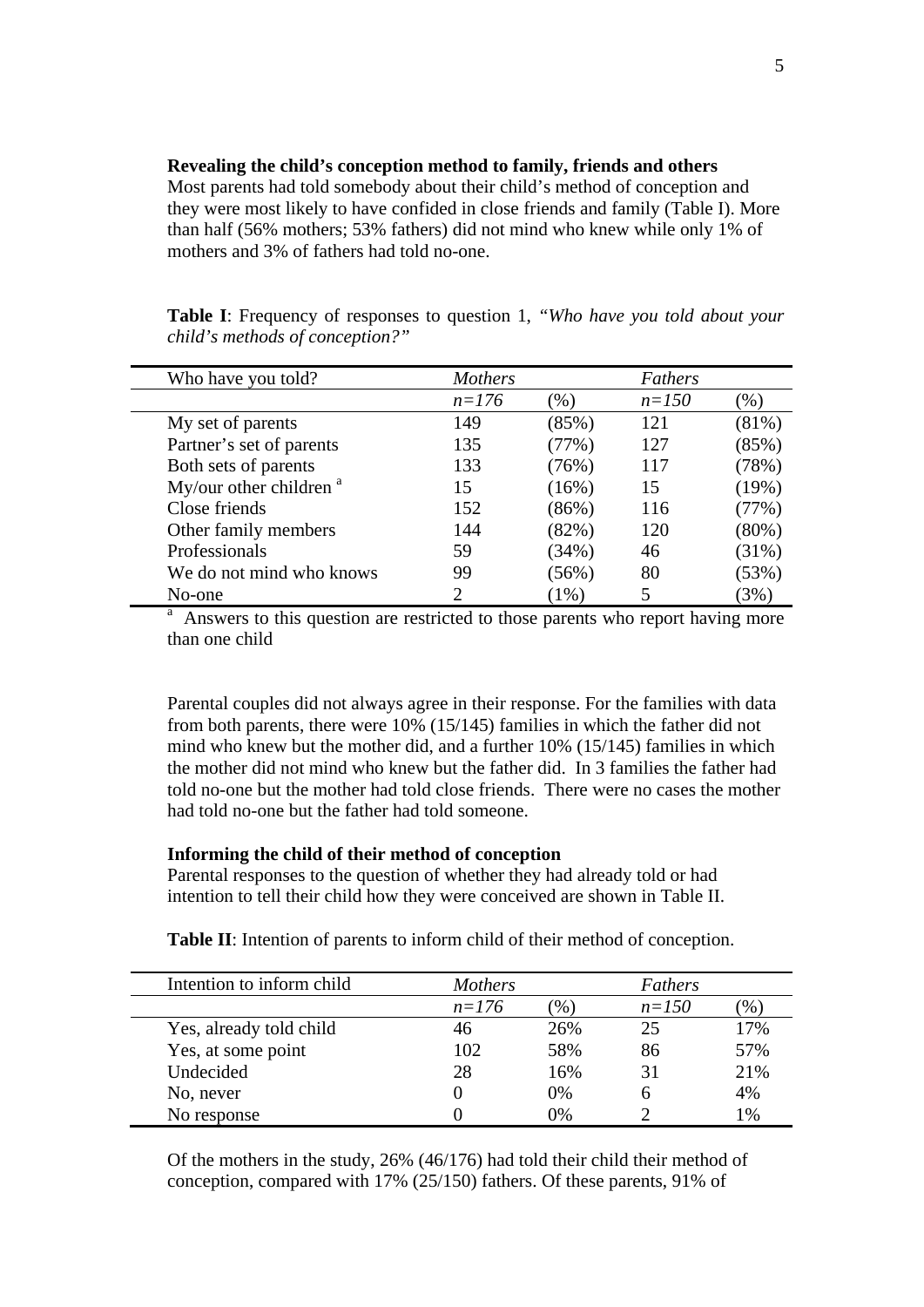mothers and 100% fathers also gave the age the child had been when told. The mean age for mothers was 3.7 years (standard deviation (s.d.) 1.1 years, range 1- 6). The mean age for fathers was 3.5 years (s.d.1.3 years, range 1-5). For the 145 children where the data was available from both parents, 38 had been told about their method of conception. Of these children, 22 had been told by both parents, 3 had been told by father only and 13 by mother only.

#### **Factors associated with parental disclosure to their child**

Several factors were considered that may be related to a parent's decision to inform their child of their method of conception.

# **Sex of child**

Of the 46 mothers (out of 176) who had already informed their child, and the 25 fathers (out of 150) the sex of the child was not associated with the likelihood of parental disclosure. 24% (23/95) of boys had been told by their mother compared with 28% (23/81) of girls (odds ratio (OR) boy: girl 0.81; 95% Confidence Interval (CI) 0.41 to 1.58;  $p=0.53$ ). There was no effect of child sex on paternal disclosure (OR boy: girl 1.07; 95% CI 0.53 to 2.30, p=0.88).

#### **Method of Conception**

More, 35% (33/95) ICSI conceived children were told about their conception by their mother compared with 16% (13/81) of IVF conceived children (OR ICSI: IVF 2.78; 95% CI 1.34 to 5.77;  $p = 0.006$ ). There was no method of conception effect for paternal disclosures (OR ICSI: IVF 1.18; 95% CI 0.49 to 2.79,  $p =$ 0.71).

#### **Presence of a sibling**

Children were less likely to have been told by their mother if they had one or more siblings. 20% (18/91) of those having one or more siblings, compared with 33% (28/85), without a sibling (OR no sibling: at least one 1.99; 95% CI 1.00 to 3.96; p  $= 0.05$ ). Again there was no effect on paternal disclosure (OR no siblings: at least one 1.28; 95% CI 0.63 to 2.61,  $p = 0.51$ ).

# **Naturally Conceived Siblings vs. IVF Siblings**

In cases where the IVF-conceived study child had one or more siblings, the mode of conception of these siblings (naturally conceived or IVF) was not associated with parental attitudes to disclosure. 78% mothers (35/45) who had at least one naturally conceived child said that they had or would tell their child about their method of conception. In contrast, 87% (40/46) mothers who had no naturally conceived children said that they had or would tell their child about their method of conception. This difference was not significant at the 5% level  $(OR=0.53; 95%$ CI 0.17 to 1.59). 72% fathers (31/43) who had at least one naturally conceived child said that they had or would tell their child about their method of conception. 81% (30/37) fathers who had no naturally conceived children said that they had or would tell their child about their method of conception. This difference was not significant at the 5% level (OR=0.60; 95% CI 0.21 to1.74).

# **Age of parent**

Parental age was not associated with whether or not the child had been told about their method of conception. For maternal age, odds ratio per year increase was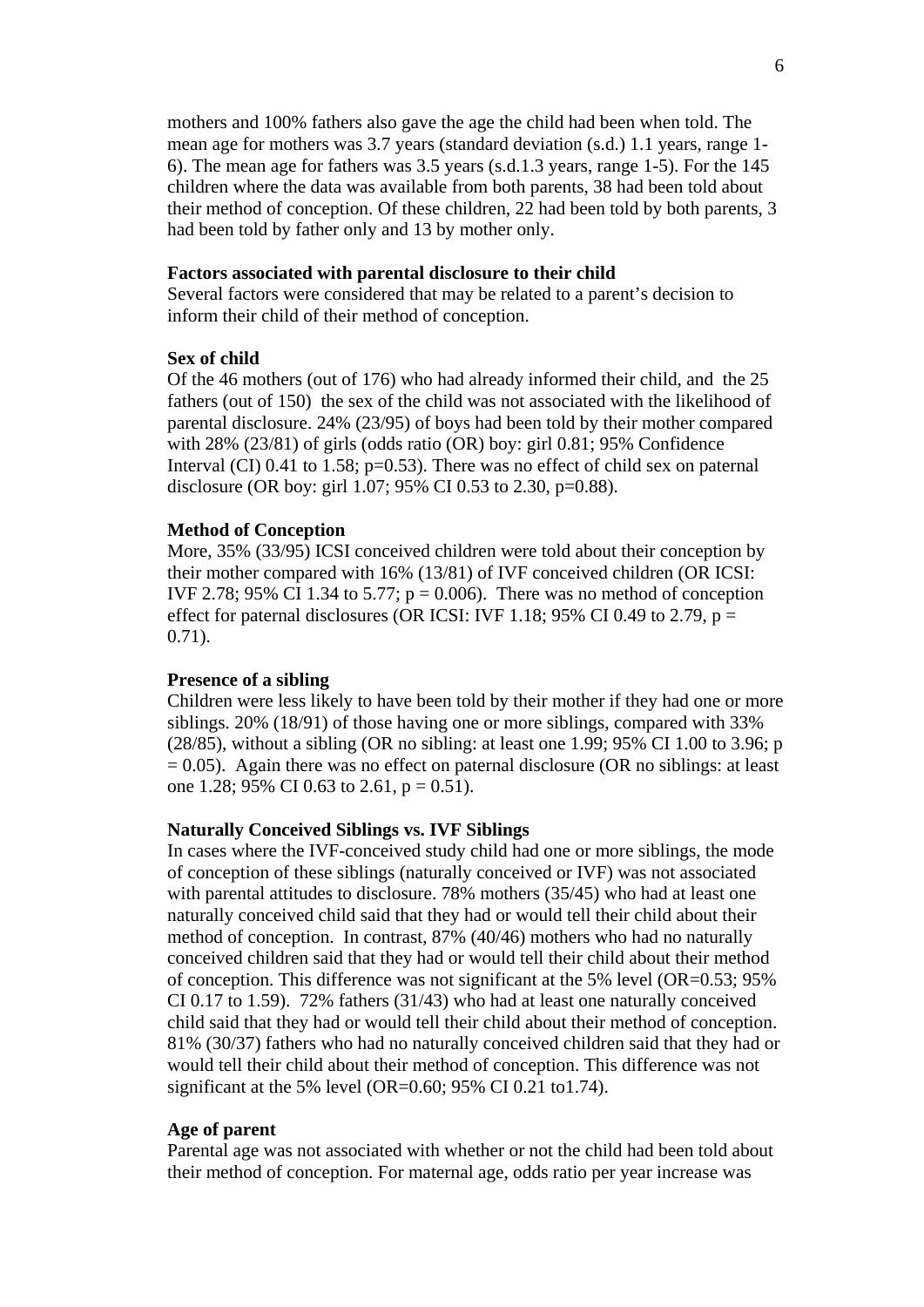0.94 (95% CI 0.87 to 1.02,  $p=0.13$ ). For father's age, odds ratio per year increase was 0.98 (95% CI 0.90 to 1.05, p=0.52).

# **Relationship between informing the child and informing other adults**

Telling others was associated with telling the child in question. Of the mothers who did not mind who knew about their method of conception, 94% (93/99) said they had or would tell their own child, compared with 71% (55/77) of the remaining mothers (OR=6.2; 95% CI 2.4 to 16.2). Similarly, of the fathers who do not mind who knew, 89% (71/80) said they had or would tell their own child, compared with 59% (40/68) of the remaining fathers (OR=5.5; 95% CI 2.4 to 12.9). Only two mothers and five fathers had told no-one. It is therefore not possible to assess how likely these parents are to tell their own child relative to other parents.

Disclosure of the method of conception to their child was more likely if mothers had disclosed the mode of conception to their own friends (Chi 4.50, degrees of freedom  $(d.f.)=1, p<0.03$ , to members of their own extended family (beyond their own parents) (Chi 4.96, d.f.=1,  $p<0.03$ ) and to a lesser extent if their partners had told their extended family (Chi 3.38, d.f.=1,  $p<0.07$ ). Disclosure to children was unrelated to disclosure to the respondents own parents.

#### **Disclosure in the future**

*a) Age at which parents intend to disclose conception method to their child* Of the mothers who said they intended to tell the child (see Table II), 41% (42/102) specified an age (mean 8.6 years, s.d. 2.2). Of the fathers who said they intended to tell their child (see Table II), 48% (41/86) specified an age (mean 9.9 years, s.d. 2.7).

In the 21 families where both the mother and father said they intended to tell the child and both gave the age at which they intended to tell the child the correlation between the mother's and father's responses was 0.68. The age reported by the father was on average 0.76 years older than that reported by the mother, but this difference was not significant ( $p=0.28$ ; 95% CI $-0.7$  years to 2.2 years).

# *b) Reasons given by parents who do not wish to disclose conception method to their child*

No mother said that she would never tell her child but six fathers gave this response (Table II). Only one of the fathers, however, had told no-one at all. The partners of these men intended to tell their child at some point in three cases (age not stated) or were undecided.

Factors that influenced the men's decisions to never tell were varied and included:

- parental factors such as parents unable to agree on decision
- concern about their child's reactions/feelings
- wider world concern, for instance that their child would reveal the method of conception to others or concern about child's acceptance within the family's culture (moral, ethical or religious background)
- other reasons, such as there just being no need for their child to be told, unless there were health implications.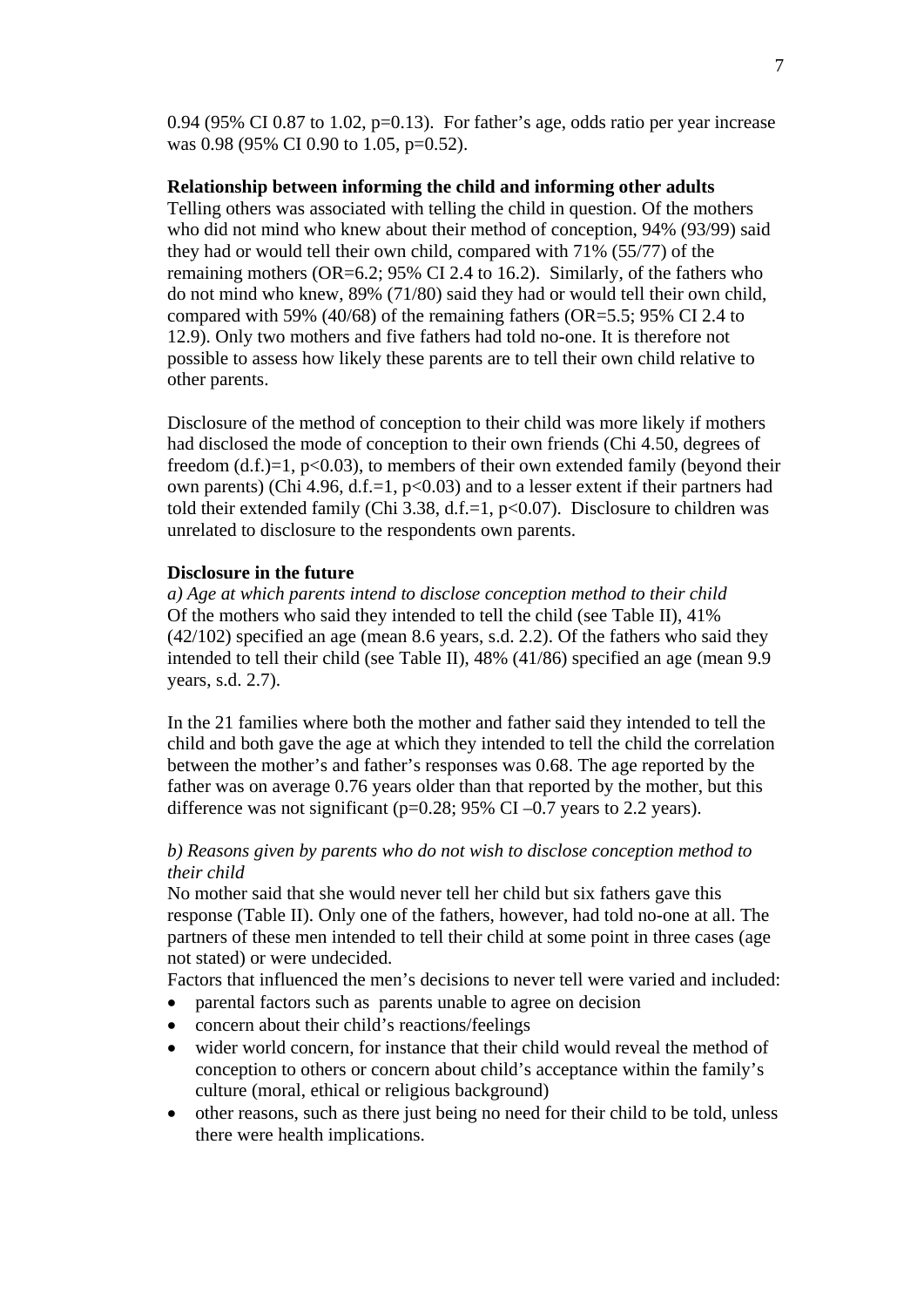*c) Reasons given by parents who are undecided whether to inform their child*  Factors given by the 21% of fathers and 16% of mothers who were undecided included: parental factors, child reactions/feelings and wider world Other factors included the wish to wait until sex education as a whole was discussed and concern that the child was too young for the parents to have given serious thought about approaching the topic (Table III). Seven parents also commented that they felt the subject was not important or relevant to the child.

| Reasons for indecision      | <b>Mothers</b> |                       | Fathers |      |
|-----------------------------|----------------|-----------------------|---------|------|
|                             | $n=28$         | $\gamma$ <sub>0</sub> | $n=31$  | $\%$ |
| Parental factors            | 16             | 57%                   | 13      | 42%  |
| Child reaction/feelings     | 15             | 54%                   | 13      | 42%  |
| Wider world                 |                | 25%                   |         | 19%  |
| Child too young             | 21             | 75%                   | 22      | 71%  |
| Not discussed sex education | 15             | 54%                   |         | 32%  |
| Not relevant / important    |                | 11%                   |         | 14%  |

**Table III**: Reasons given for indecision about whether or not to inform child of mode of conception

Parents who intended to tell their child in the future were asked if it would be helpful to have child-friendly literature to help explain the conception to the child. The majority (92% of mothers, 82% fathers) reported that they would find literature helpful.

29% (9/31) undecided fathers and 36% (10/28) undecided mothers stated that they would tell their child if they had access to appropriate child friendly literature that explained the topic.

# **DISCUSSION**

This study is the largest survey of parental attitudes towards informing their IVF or ICSI conceived child of their mode of conception. The study is strengthened by including only families where children were the genetic offspring of both parents and by providing separate responses from both parents.

The majority of parents who responded had already disclosed, or wished in the future to disclose, details about the conception method to their child. The same proportion of mothers and fathers planned to inform their child in the future, but fathers on average would tell their children slightly later, at about 10 years rather than 8-9 years for mothers. It is of note that, in a much smaller study of 8-9 year olds, the percentage of parents who were undecided, who intended to tell at some point and who had already told are very similar to this study. They also found that parents who had informed their child had done so between 4-8 years (1).

Children who had already been informed, by the age of 5, about their conception status were more likely to have been told by their mothers. However, the questionnaire did not ask how the information was given or in what detail. The very young age cited by some respondents suggests that the question was interpreted as the age at which the subject was first introduced and may not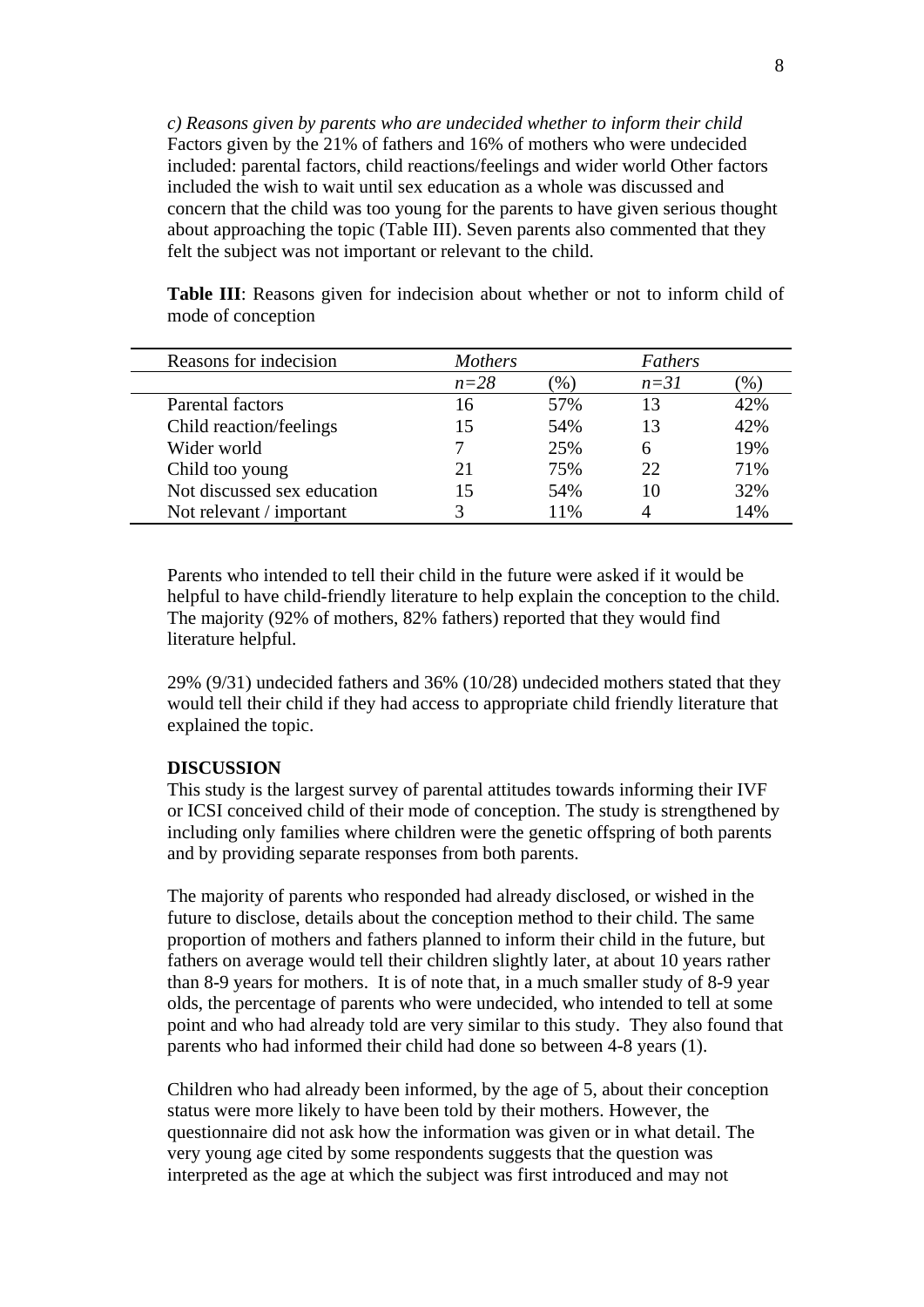represent an age at which the child fully understood the information. Further research with children could explore this.

Parental decisions about whether or not to inform their child may be influenced by their decision to reveal the method of conception to others. Parents who did not mind who knew the child's conception status (56% mothers and 53% fathers) were more likely to have already informed or intend to inform their child. The remaining parents may therefore have been more selective in their choice of confidants.

This is illustrated by parental reports that issues outside the family (wider world) contributed to their decision. These parents expressed concern that their child would reveal the method of conception to others or concern about their child's acceptance within the family's culture (moral, ethical or religious background). It has been reported that some cultures outside the UK, for example in Eastern Europe, are more secretive about disclosing conception information and more uncertain about whether to inform their child (13).

Previous studies have suggested that parents may perceive or experience social stigma from questioning by family and friends about their child's conception. In particular questioning about whether the child (and by inference the family) was "natural" or "normal" and resulting, in some cases, in moral judgments. Parents may also feel that their masculinity or femininity is brought into question when they conceive using assisted reproduction. Revealing the mode of conception to others may increase this type of unwanted questioning (14,15).

However, the majority of parents in this study who were concerned about wider world factors had told somebody and had not kept the child's conception method completely secret. Secrecy has been shown to be detrimental to family relationships, creating boundaries between those who do and do not know. Holders of family secrets may experience anxiety about the possibility of disclosure and find discussion of related topics uncomfortable. If the secret is subsequently disclosed, the previously unaware party may feel that their trust has been violated (16).

Almost half the parents (54% mothers and 42% fathers) also stated that they were concerned about their child's response or concerned that child would feel different to siblings or peers. In addition, the presence of siblings was associated with less disclosure. Possibly parents are reluctant to highlight differences between children. However, general parental fear that their child may be singled out if their mode of conception was known by others has been reported previously (3) and this concern was also reported by three of the six fathers in this study who did not wish ever to inform their child.

Of this group of fathers, three had children conceived after ICSI and three had children conceived after conventional IVF. The reason for non-disclosure is therefore unlikely to be related to male factor infertility and paternal concerns that their masculinity would come into question. This has been suggested as a cause for non-disclosure in studies of DI families (15). In contrast, this study found that children were more likely to be informed if conceived after ICSI rather than IVF.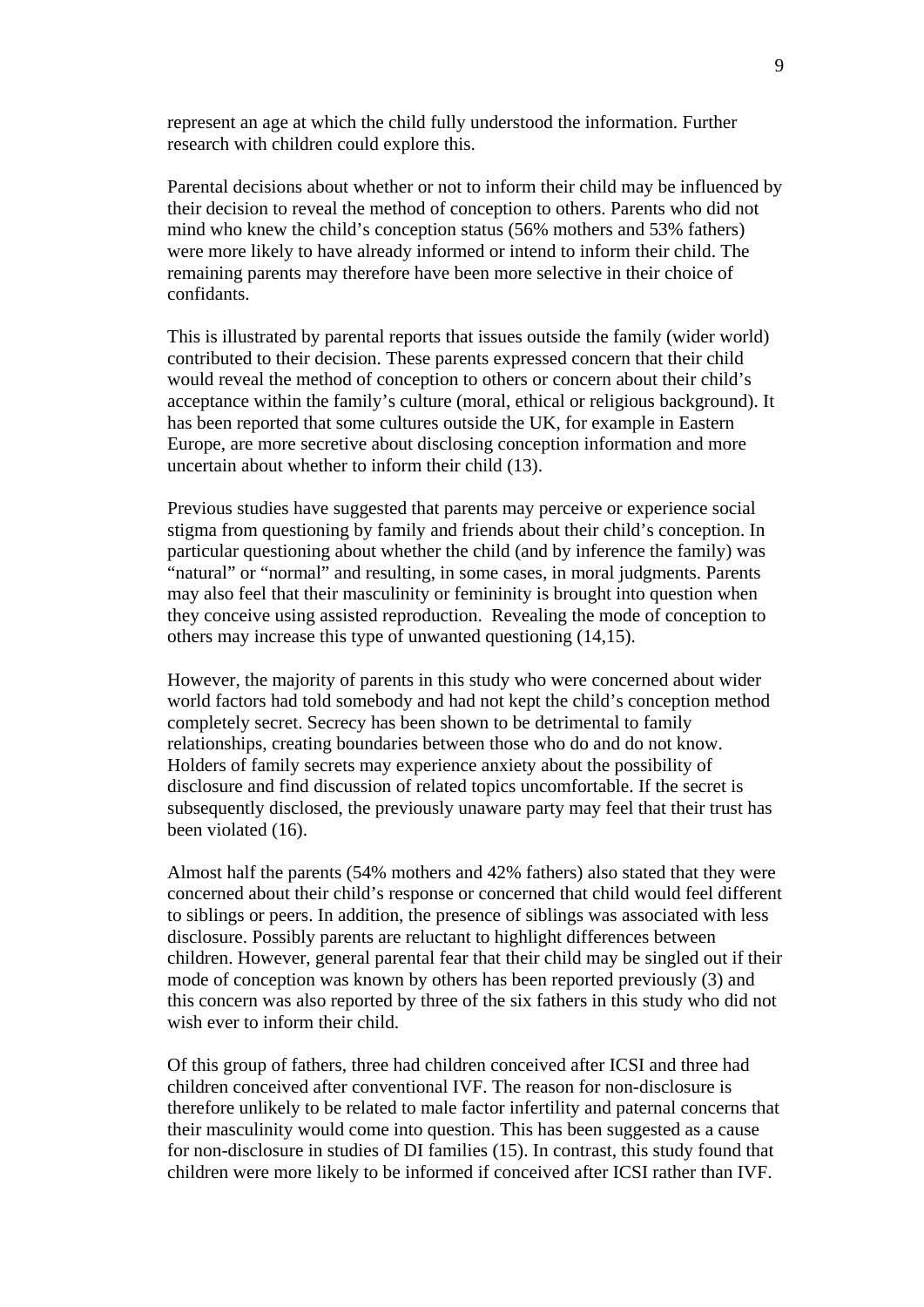The reasons for this are unclear. Compared to conventional IVF, ICSI is a relatively new technique. Parents may be more anxious about the long term outcomes of this technique and may wish their child to be fully informed.

Undecided parents were most concerned that their child was too young. All the children of families in this survey were under the age of 6.5years. The parents were not asked if the current age of the child was relevant to their future decision about revealing mode of conception. It may be that parents wish to wait until their child has developed further and asks questions for him/herself. The majority of parents who stated that their child's age was a factor also had other reasons for non-disclosure.

Some parents related the decision to tell their child to the timing of sex education. The discussion of sex education between parents and children has been shown to be difficult in cases of natural conception  $(1,19)$  and it may be that these difficulties are compounded by the need to explain assisted conception. The optimal age to discuss sex education is not established, but charities such as the UK family planning association (FPA) advocate approaching the subject from an early age (17). Many parents may rely on the educational system to teach their child this topic and in the UK the discussion of assisted reproduction is suggested in the UK national school curriculum for 11 year olds (18). This may teach children the basic facts, but the child will not discover how they were conceived from this source.

Many parents are unsure how to approach the subject of assisted reproduction with their child. Parents may not know where to turn for this advice. A previous study found that 24% of parents felt that their fertility clinic could have been more helpful regarding the issue of disclosure (2). This study found that 29% of undecided fathers and 36% of undecided mothers said they would tell their child if they had access to appropriate child friendly literature that explained the topic. In addition, almost all those who intended to tell their child (82% of fathers and 92% mothers) said they would welcome appropriate child friendly literature.

The evidence gathered in adoption studies (9) is that informing children early in life of their origins contributes to the formation of successful identity and subsequent wellbeing. It is likely that informing children of their assisted conception at a young age may also be advantageous. The simple intervention of provision of child friendly literature may therefore be helpful to many parents and beneficial in the long-term for their children.

In addition, fertility clinics may have a role in helping parents tackle this issue of disclosure by offering pre-treatment counselling that encourages parents to discuss the topic and perhaps providing practical support. History has a tendency to repeat itself and it may be that, as with adoption studies, surveys of the attitudes of IVF conceived adults in the future may be the most accurate method of establishing how and when the IVF conceived child should be told, and what they would benefit from knowing.

This study, like most postal studies, is limited by low response rates, which may be a source of bias. It is possible that parents who do not wish to disclose may be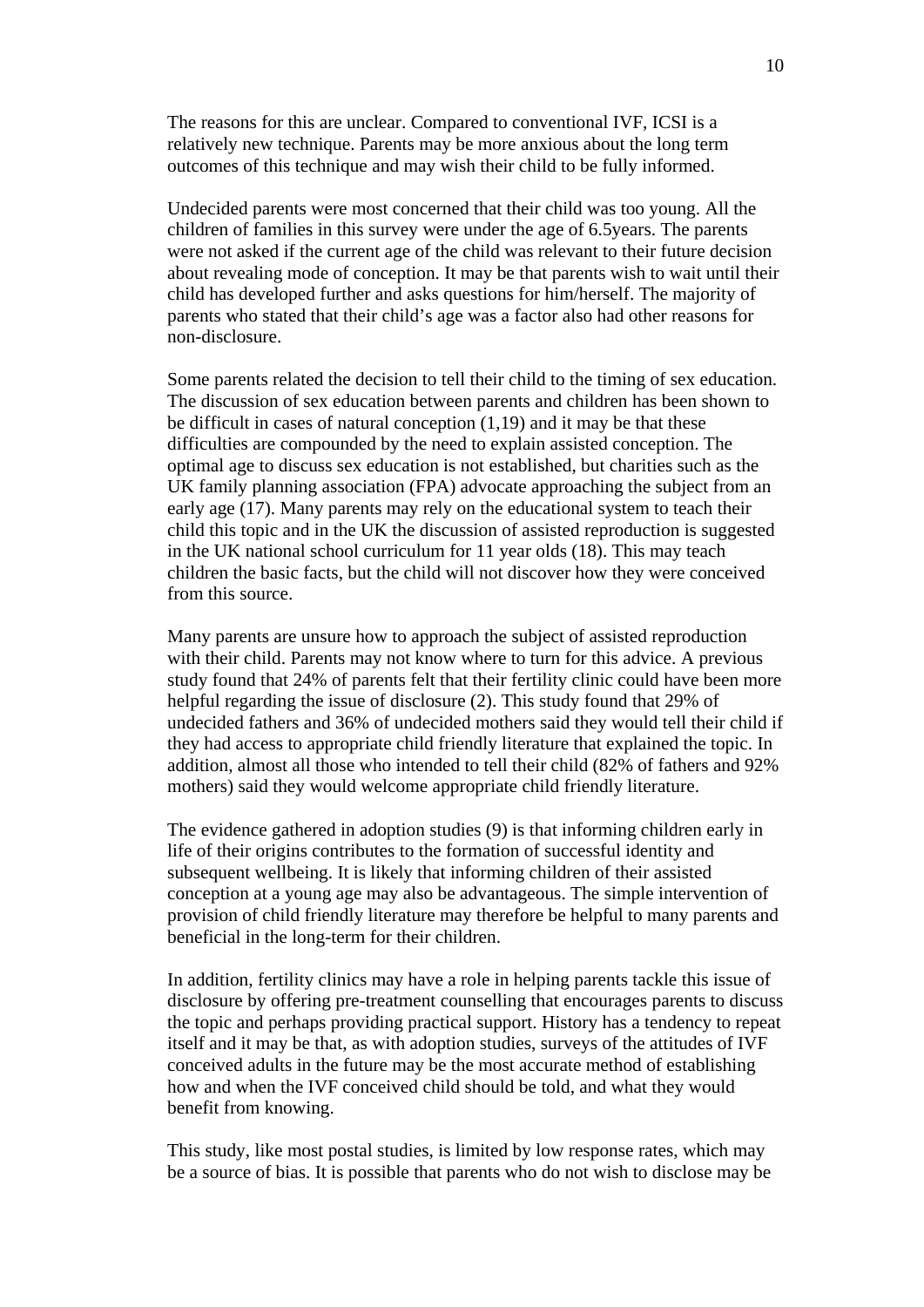less likely to respond. Of those that did respond, parents may further bias the study if they confer or answer questions in a manner that they think the researchers would interpret as "correct" or "good" parenting rather than any strongly beheld beliefs. We also had a lower response rate from fathers so conclusions about their behaviour need to be more tentative that those regarding their partners.

However, this study emphasises the need to provide support to families of IVF and ICSI-conceived children. By examining factors that influence parental decisions about disclosure, the results can be used to give an indication to further parents about how others in their situation feel and can contribute towards helping fertility clinics to discuss these questions with future couples seeking assisted reproduction treatments

*Acknowledgements*. We would like to thank the families who participated in our ongoing study. Although this study did not involve UK Fertility clinics we are grateful for the previous support of these clinics in helping recruit the original families. Support has been received from Ferring Limited, UK and IBSA Limited, Switzerland for administrative costs in our ongoing work. We have produced a booklet designed to aid parents in explaining ICSI/IVF conception to their children. This can be supplied to clinics on request from the corresponding author (AGS).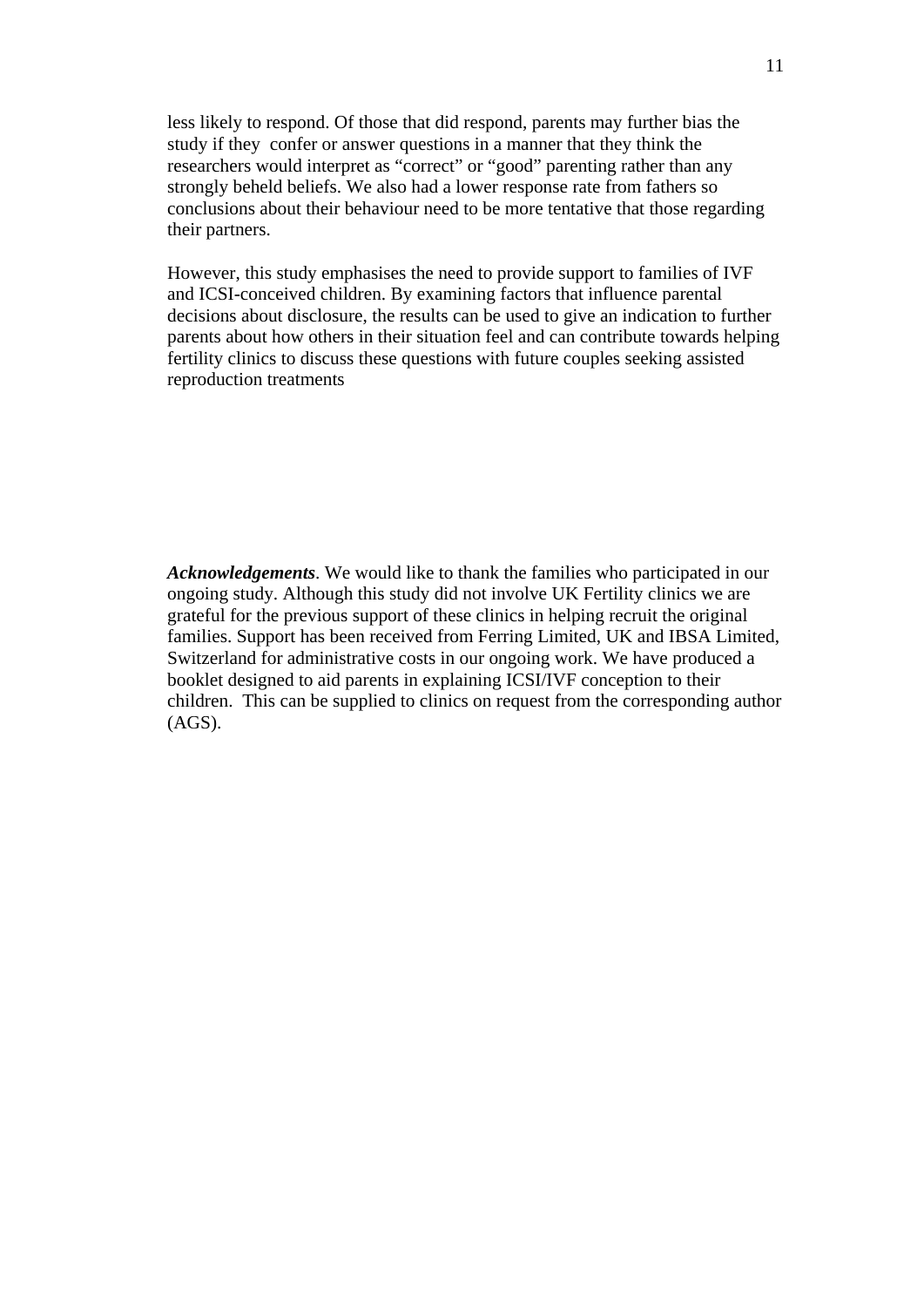#### Reference List

(1) Colpin H, Soenen S. Parenting and psychosocial development of IVF children: a follow-up study. Hum Reprod 2002; 17(4):1116-1123.

(2) Greenfeld DA, Ort SI, Greenfeld DG, Jones EE, Olive DL. Attitudes of IVF parents regarding the IVF experience and their children. J Assist Reprod Genet 1996; 13(3):266-274.

(3) McWhinnie A. Outcome for families created by assisted conception programmes. J Assist Reprod Genet 1996; 13(4):363-365.

(4) Olivennes F, Kerbrat V, Rufat P, Blanchet V, Fanchin R, Frydman R. Followup of a cohort of 422 children aged 6 to 13 years conceived by in vitro fertilization. Fertil Steril 1997; 67(2):284-289.

(5) Braverman AM, Boxer AS, Corson SL, Coutifaris C, Hendrix A. Characteristics and attitudes of parents of children born with the use of assisted reproductive technology. Fertil Steril 1998; 70(5):860-865.

(6) Brewaeys A, Golombok S, Naaktgeboren N, de Bruyn JK, Van Hall EV. Donor insemination: Dutch parents' opinions about confidentiality and donor anonymity and the emotional adjustment of their children. Hum Reprod 1997; 12(7):1591-1597.

(7) Golombok S, Brewaeys A, Cook R, Giavazzi MT, Guerra D, Mantovani A et al. The European study of assisted reproduction families: family functioning and child development. Hum Reprod 1996; 11(10):2324-2331.

(8) Golombok S, Brewaeys A, Giavazzi MT, Guerra D, MacCallum F, Rust J. The European study of assisted reproduction families: the transition to adolescence. Hum Reprod 2002; 17(3):830-840.

(9) Hoopes JL. Adoption and identity formation. In: Brodinsky DM, Scheter MD, editors. The Psychology of Adoption. Oxford: Oxford University Press, 1990: 144-166.

(10) Sutcliffe AG, Taylor B, Saunders K, Thornton S, Lieberman BA, Grudzinskas JG. Outcome in the second year of life after in-vitro fertilisation by intracytoplasmic sperm injection: a UK case-control study. Lancet 2001; 357(9274):2080-2084.

(11) Cummings SM, Savitz LA, Konrad TR. Reported response rates to mailed physician questionnaires. Health Serv Res 2001; 35(6):1347-1355.

(12) Boreham R, Airey C, Erens B, Tobin R. NHS Patient Survey Programme: General Practice. 16-7-2003. UK Department of Health. Ref Type: Report

(13) Cook R, Vatev I, Michova Z, Golombok S. The European study of assisted reproduction families: a comparison of family functioning and child development between Eastern and Western Europe. J Psychosom Obstet Gynaecol 1997; 18(3):203-212.

(14) Ellison MA, Hall JE. Social stigma and compounded losses: quality-of-life issues for multiple-birth families. Fertil Steril 2003; 80(2):405-414.